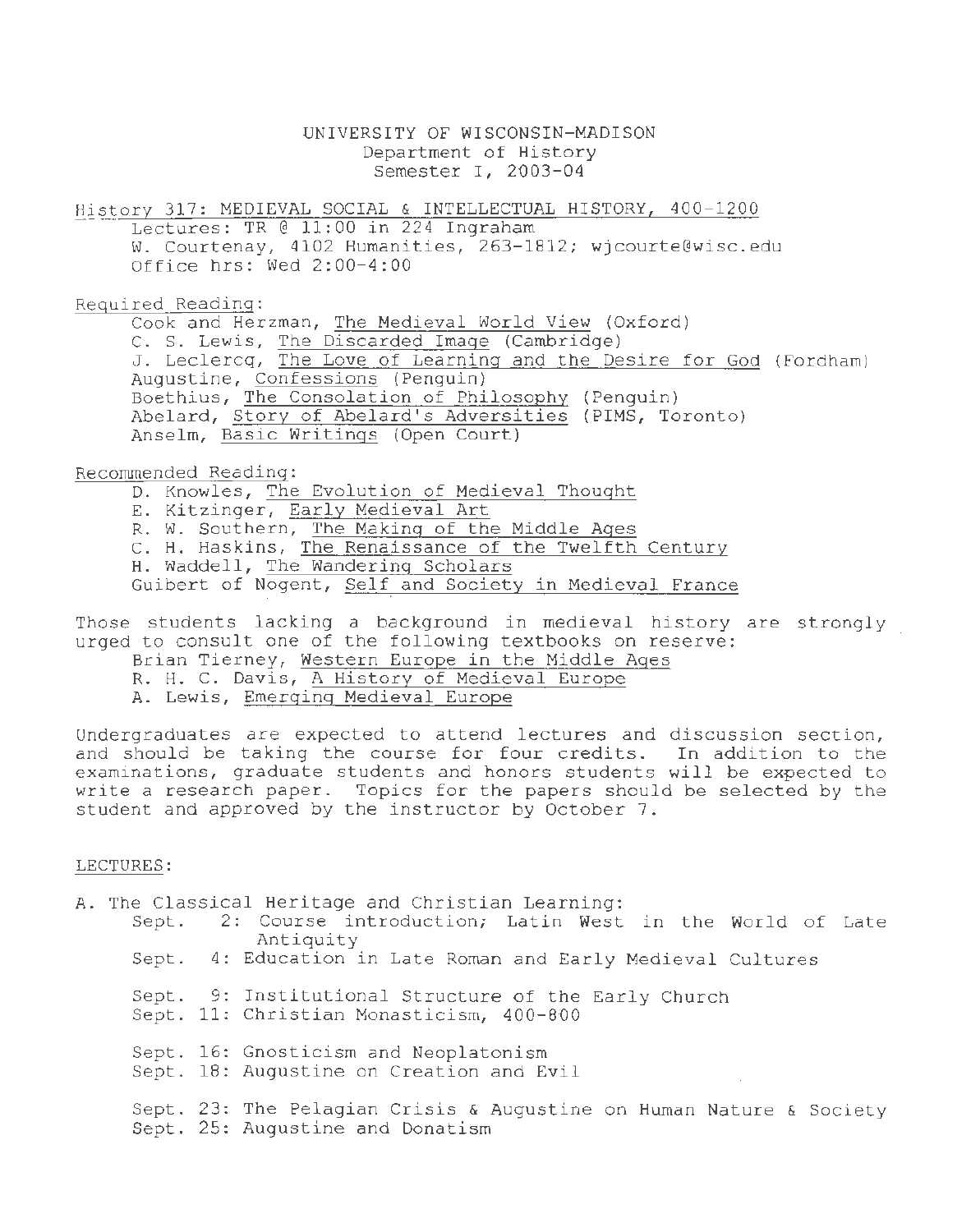| Oct.         | B. Early Medieval Culture: Survival and Renewal<br>Sept. 30: Boethius, Cassiodorus, and Early Medieval Learning<br>2: Irish Culture and the Northumbrian "Renaissance"        |
|--------------|-------------------------------------------------------------------------------------------------------------------------------------------------------------------------------|
| Oct.<br>Oct. | 7: The Carolingian Revival I: The Age of Charlemagne<br>9: The Carolingian Revival II: The $9^{th}$ Century (quest lect.)                                                     |
| Oct.<br>Oct. | 14: Gottschalk and Semi-Pelagianism; Carolingian Neoplatonism<br>16: Ottonian and Salian Culture; Hrothswitha of Gandersheim                                                  |
|              | Oct. 21: General Review and Discussion<br>Oct. 23: Mid-term Exam                                                                                                              |
| Oct.         | C. The New Economy and the Transformation of Medieval Culture<br>Oct. 28: Social-Economic Change & the Recovery of Town Life<br>30: Monastic Reforms and the Gregorian Reform |
|              | Nov. 4: From Customary Law to Common Law<br>Nov. 6: From Epic to Romance                                                                                                      |
|              | Nov. 11: From Romanesque to Gothic<br>Nov. 13: The Emergence of Polyphonic Music                                                                                              |
|              | D. Education, Religion, and Philosophy in the Twelfth Century<br>Nov. 18: Anselm<br>Nov. 20: Educational Change and the Schools of Northern France                            |
|              | Nov. 25: St. Bernard, the School of St. Victor, and Peter Lombard                                                                                                             |
| Dec.<br>Dec. | 2: Peter Abelard<br>4: Women and Twelfth-Century Learning                                                                                                                     |
| Dec.<br>Dec. | 9: "Chartrain" Humanism<br>11: Naturalism and Individualism                                                                                                                   |
|              |                                                                                                                                                                               |

 $\mathcal{C}=\mathcal{C}=\mathcal{C}$ 

 $\cdot$   $-$ 

Final Examination: Sunday, Dec. 14 @ 12:25 p.m.

where  $\mu_{\rm{max}}$  is the contract of the contract of the contract of the contract of the contract of the contract of the contract of the contract of the contract of the contract of the contract of the contract of the contr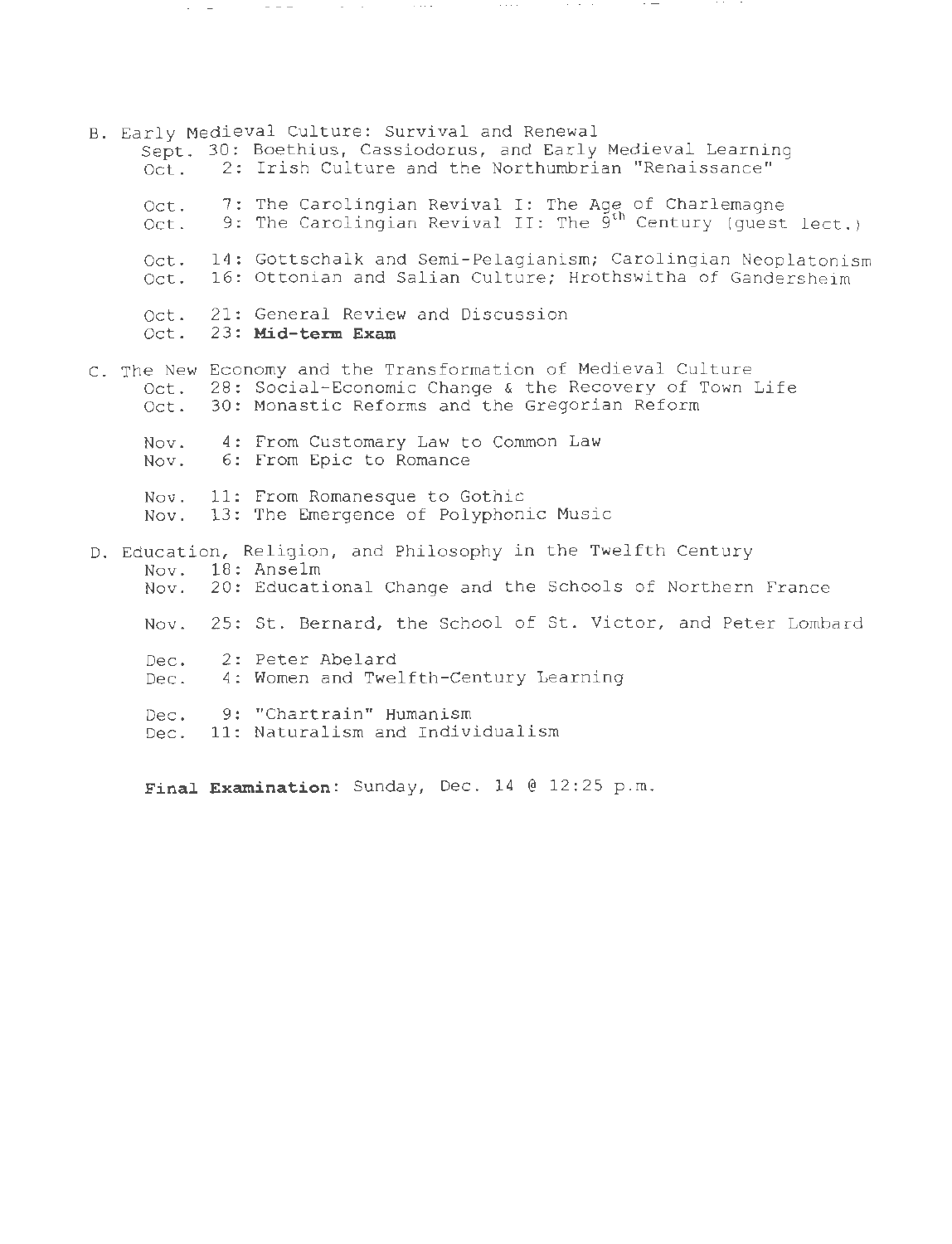## THE UNIVERSITY OF WISCONSIN Department of History

History 317 & 318 Select Bibliography on Monasticism Mr. Courtenay

General:

- Kapsner, O. L. (ed). A Benedictine Bibliography. An Author-Subject Union List. Collegeville, Minn., 1962.
- Berlière, U. L'ordre monastique des origines au XII<sup>e</sup> siècle. Paris, 1912; 1924.
- Berlière, U. L'ascèse Bénédictine des origines à la fin du XII<sup>e</sup> siècle. Maredsous, 1927.
- Butler, C. Benedictine Monachism. London, 1919; 1924.
- Flew, R. N. The Idea of Perfection. London, 1934.
- Hannah, J. C. Christian Monasticism. London, 1924.
- Harnack, A. Das Mönchtum. 1921.
- Knowles, D. The Monastic Order in England. Cambridge , 1940.
- Knowles, D. "Some Recent Work on Early Benedictine History ," Studies in Church History, vol. I, ed. C. W. Dugmore and C. Duggan. London, 1964.
- Knowles, D. Christian Monasticism. New York, 1972.
- Leclercq, Henri. L'ordre Bénédictin. Paris, 1930.
- Leclercq, Jean. The Love of Learning and the Desire for God. New York, 1961.
- Montalembert. Les moines d'Occident. 7 vols. Paris, 1860-1877.
- Schmitz, Ph. Histoire de l'ordre de B. Benoît. Maredsous, 1942; 1949 .
- Workman, H. B. The Evolution of the Monastic Ideal. London, 1913.

### Egyptian Monasticism and the Problem of Origins:

- Besse, J. M. Les moines d'orient. Paris, 1900.
- Bornemann, W. B. In investiganda monachatus origine. Göttingen, 1885.
- Bossuet, W. (ed. ). Apophthegmata. Studien zur Geschichte des ältesten mönchtums. Tübingen, 1923.
- Bremond, J. Les peres du desert. Paris, 1927.
- Farag, Rafail F. Sociological and Moral Studies in the Field of Coptic Monasticism. Leiden, 1964.
- Festugière, A. J. Les moines d'orient. 7 vols. Paris, 1961-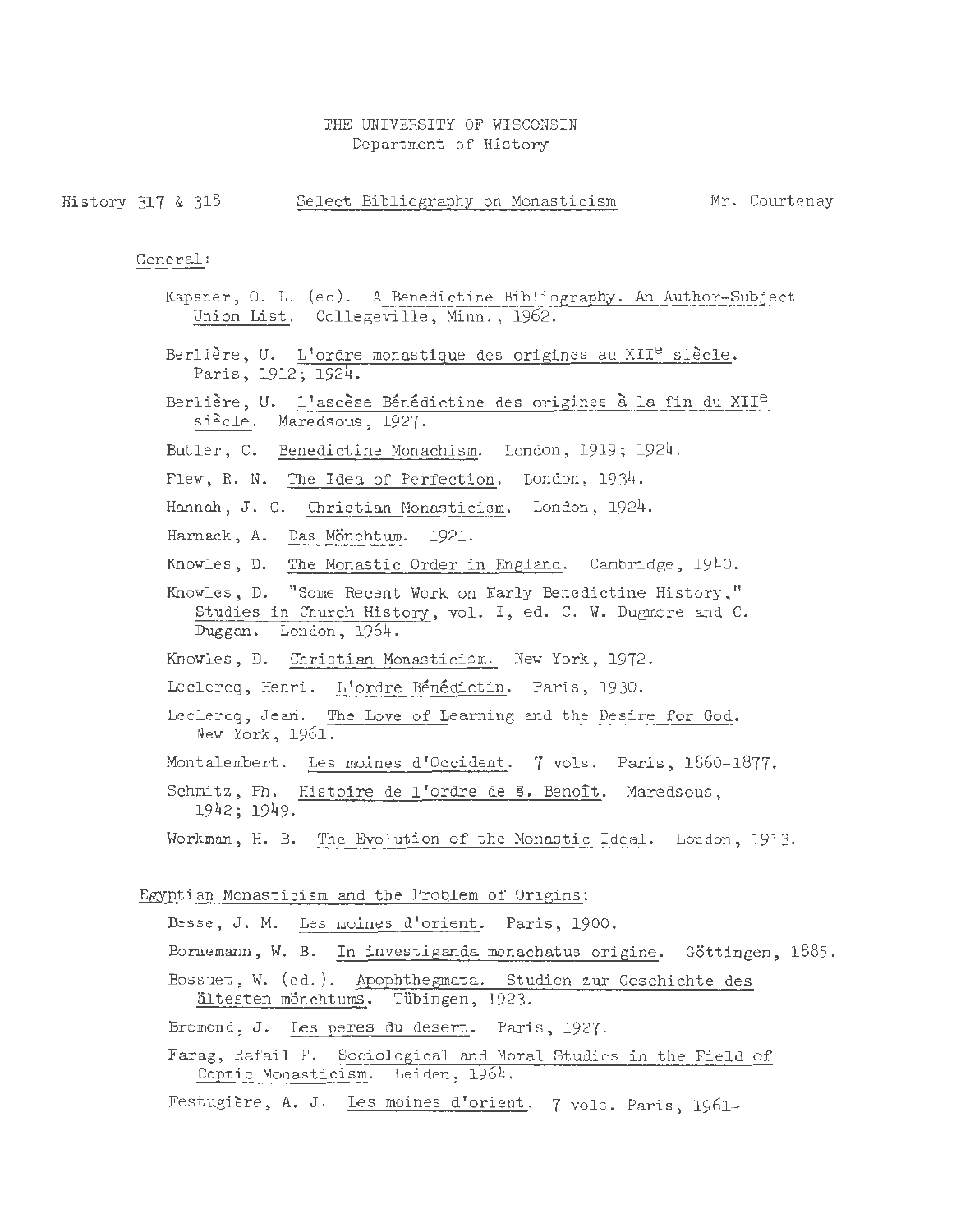Heussi, K. Der Ursprung des Mönchtums. Tübingen, 1936.

- Lefort, L. Th. Review of Heussi in Revue d'histoire ecclesiastique, 33 (1937), 341-348.
- Lefort, L. Th. Les vies coptes de saint Pachome et de ses premiers successeurs. Louvain, 1943.

McKean, W. H. Christian Monasticism in Egypt. London, 1920.

- Malone, R. E. The Monk and the Martyr. Washington, 1950 .
- Resch, P. La doctrine ascetique des premiers maitres egyptiens du quatrième siècle. Paris, 1931.
- Seston, W. "Remarques sur le rôle de la pensée d'Origene dans les origines du monachisme," Revue de 1 ' histoire des religions, 108 (1933), 197-213.

Smith, I. Gregory. The Rise of Christian Monasticism. London, 1892.

- Waddell, H. The Desert Fathers. London, 1936.
- Weingarten, H. Der Ursprung des Mönchtums in nachconstantinischen Zeitalter. Gotha, 1877.

Eastern Monasticism:

Robinson, N. F. Monasticism in the Orthodox Churches.

Clarke, W. K. L. The Ascetic Works of St. Basil. London, 1925.

Morison, E. G. St. Basil and his Rule. Oxford, 1912.

- Clarke, W. K. L. St. Basil the Great. London, 1913.
- Lake, Kirsopp. The Early Days of Monasticism on Mt. Athos. Oxford, 1909.
- Amand de Medieta, E. Le Mont-Athos. Paris, 1955.
- Bousset, W. "Der verborgene Heilige," Archiv für Religionswissenschaft, 21 (1922), 1-17.

Bousset, W. "Das Mönchtum der sketischen Wüste," Zeitschrift für Kirchengeschichte, 42 (1923), 40ff.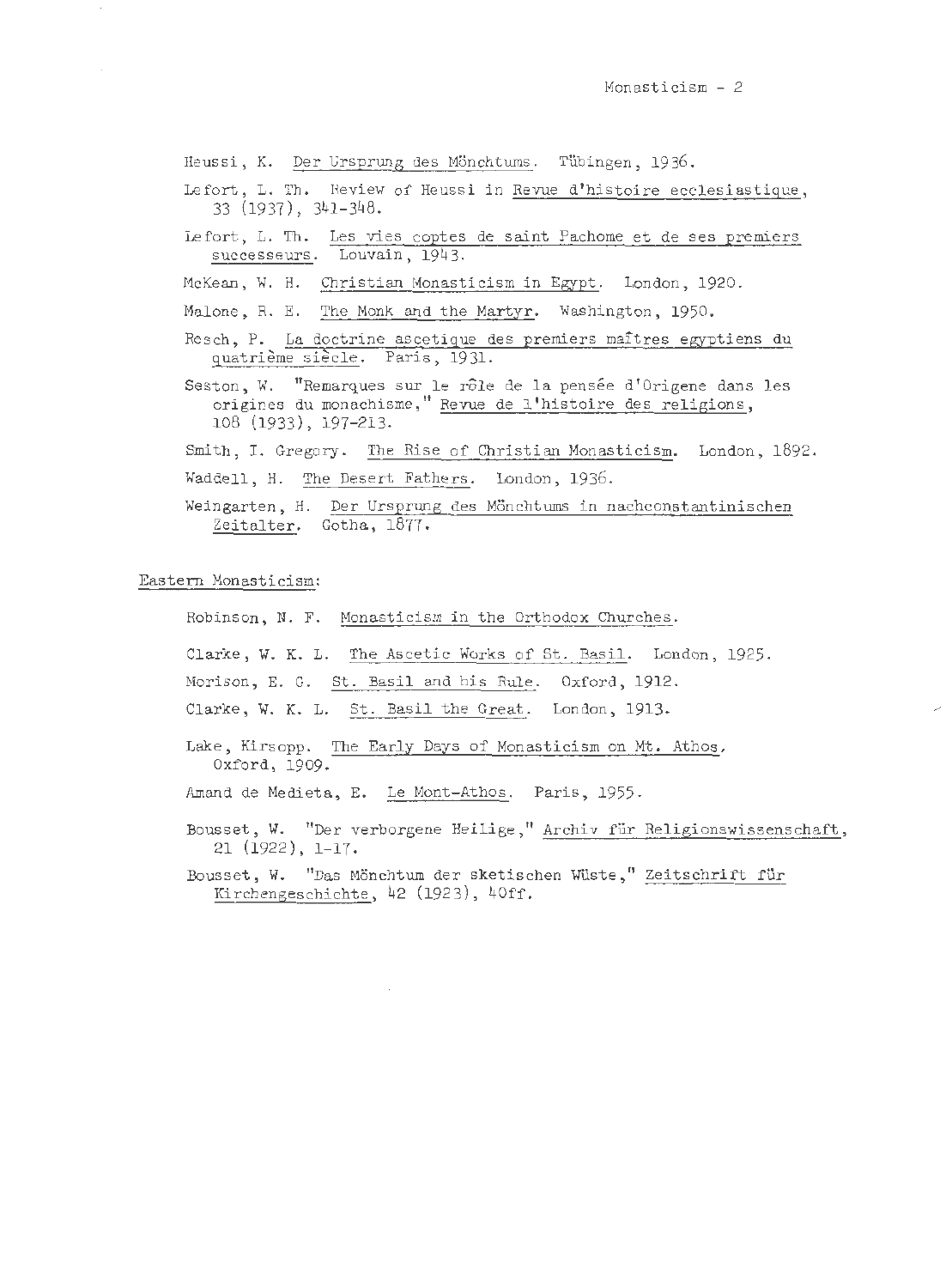Western Monasticism before Benedict:

Besse, J. M. Les moines de 1 1Afrique romaine. Paris, 1903 . Besse, J. M. Les moines de l'ancienne France. Paris, 1906. Schmitz, Ph. "La première communauté de vierges à Rome," Revue Benedictin, 38 (1926), 189-195. Alliez. Histoire du Monastère de Lérins. Paris, 1862. Moris, H. L'abbaye de Lérins. Paris, 1909. Cooper-Marsdin, A. C. History of the Islands of Lérins. Cambridge, 1913. Lecoy de la Marche, A. St. Martin. Tours, 1890. Babut, E. Ch. St. Martin de Tours. Paris, 1912. Delehaye, H. "St. Martin et Sulpice Sévère," Analecta Bollandiana, 38 (1920), 5-136. 38 (1920), 5-136.<br>Jullian, C. "Notes gallo-romaines . . . remarques critiques sur la vie et l'oeuvre de saint Martin," Revue des études anciennes, 26 (1923), 54-55 , 139-143, 234-249. Monceaux, P. St. Martin. Paris, 1926. Rand, E. K. "St. Martin of Tours," Rul1etin of John Ry1ands Library, 11 (1927), 101-107. Regnier, A. St. Martin de Tours. Paris, 1929. de G. Martin, L. St. Martin. Paris, 1948. Ganshof, F. L. "St. Martin et le Comte Avitianus," Analecta Bollandiana, 67 (1949), 203-223. Saint Martin et son temps. Mémorial du XVI<sup>e</sup> centenaire des debuts du monachisme en Gaul, 361-1961. Rome, 1961. de Monsabert, P. Le monastère de Ligugé. Vienne, 1929; Ligugé, 1931. Turner, C. H. "On Eusebius of Vercelli," Journal of Theological Studies , 1 (1900) , 126-128. Dereine, Ch. "Vie commune, regle de Saint Augustine et chanoines réguliers au  $XI^e$  siècle," Revue d'histoire ecclesiastique, 41 (1946), 365-406. Dereine, Ch. "Enquête sur la règle de Saint Augustin," Scriptorium,  $2(1948), 28-36.$ Dickinson, J. The Origins of the Austin Canons and Their Introduction into England. Loddon, 1950.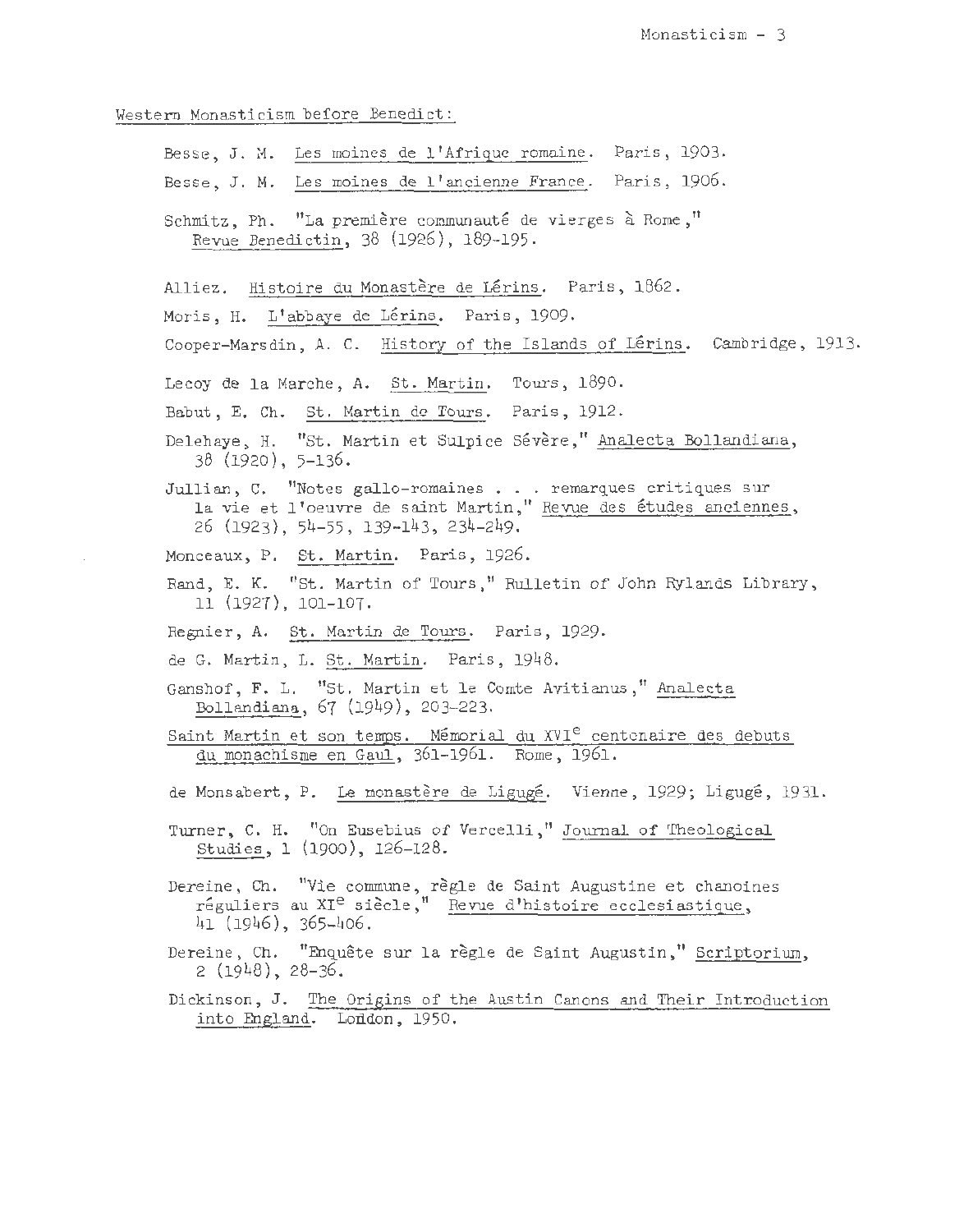Chadwick, W. O. John Cassian. London, 1950.

Cristiani, L. Cassien. Paris, 1946.

- Codina, V. El aspecto cristologico en la espiritualidad de Juan Casiano. Rome, 1966.
- Guy, J. Cl. Jean Cassien. Vie et doctrine spirituelle. Paris, 1961.
- Marrou, H. I. "Jean Cassien à Marseilles," Revue du moyen âge latin, 1 (1945), 5-26.
- Weber, H. 0. Die Stellung des Johannes Cassianus zur ausserpachomianischen Mönchstradition. Münster, 1961.

Benedict and the Regula Magistri: (in addition to items under "general")

- Chapman, J. St. Benedict and the Sixth Century. London, 1929.
- Butler, C. "St. Benedict and the Sixth Century," Downside Review, 48 (1930), 179-197.
- Schrörs, H. "Das Charakterbild des hl. Benedikt von Nursia und seine Quellen," Zeitschrift für kathol. Theologie, 45 (1921), 199-207.
- Hilpisch, S. "Die Quellen zum Charakterbild des hl. Benedikt," Revue Bénédictin, 4 (1925), 358-386.
- Lambot, C. "La vie et les miracles de saint Benoît racontes par saint Gregoire le Grand," Rev. lit. et mon., 19 (1934), 137-165.
- Revue d'hist. eccl., 34 (1938), 707-764. Initial debate on RM.
- McCann, J. <sup>11</sup>The Rule of the Master," Downside Review, 57 (1939), 3-22.
- Capelle, B. "Cassien, le Maître et saint Benoît," Recherches de Théologie ancienne et médiévale, 11 (1939), 110-118.
- Cavallera, R. P. "La Regula Magistri et la Règle de saint Benoît," Revue d'ascétique et de mystique, 20 (1939), 225-236.
- Lambot, C. "Passage de la 'Regula Magistri' dependant d'un manuscrit interpole de la Règle Bénédictine," Revue Bénédictin, 51 (1939), 139-143.
- Cavallera, R. P. "La Regula Magistri: Sa Doctrine Spirituelle," Revue d'ascétique et de mystique, 20  $(1939)$ , 337-368.
- Capelle, B. "Aux origines de la règle de saint Benoît," Recherches de Théologie ancienne et médiévale, 11 (1939), 375-388.
- Genestout, A. "La Règle du Maître et la Règle de s. Benoît," Revue d'ascétique et de mystique, 21 (1940), 51-112.
- Capelle, B. "Un plaidoyer pour la règle du Maître," Recherches de Théologie ancienne et médiévale, 12 (1940), 5-32.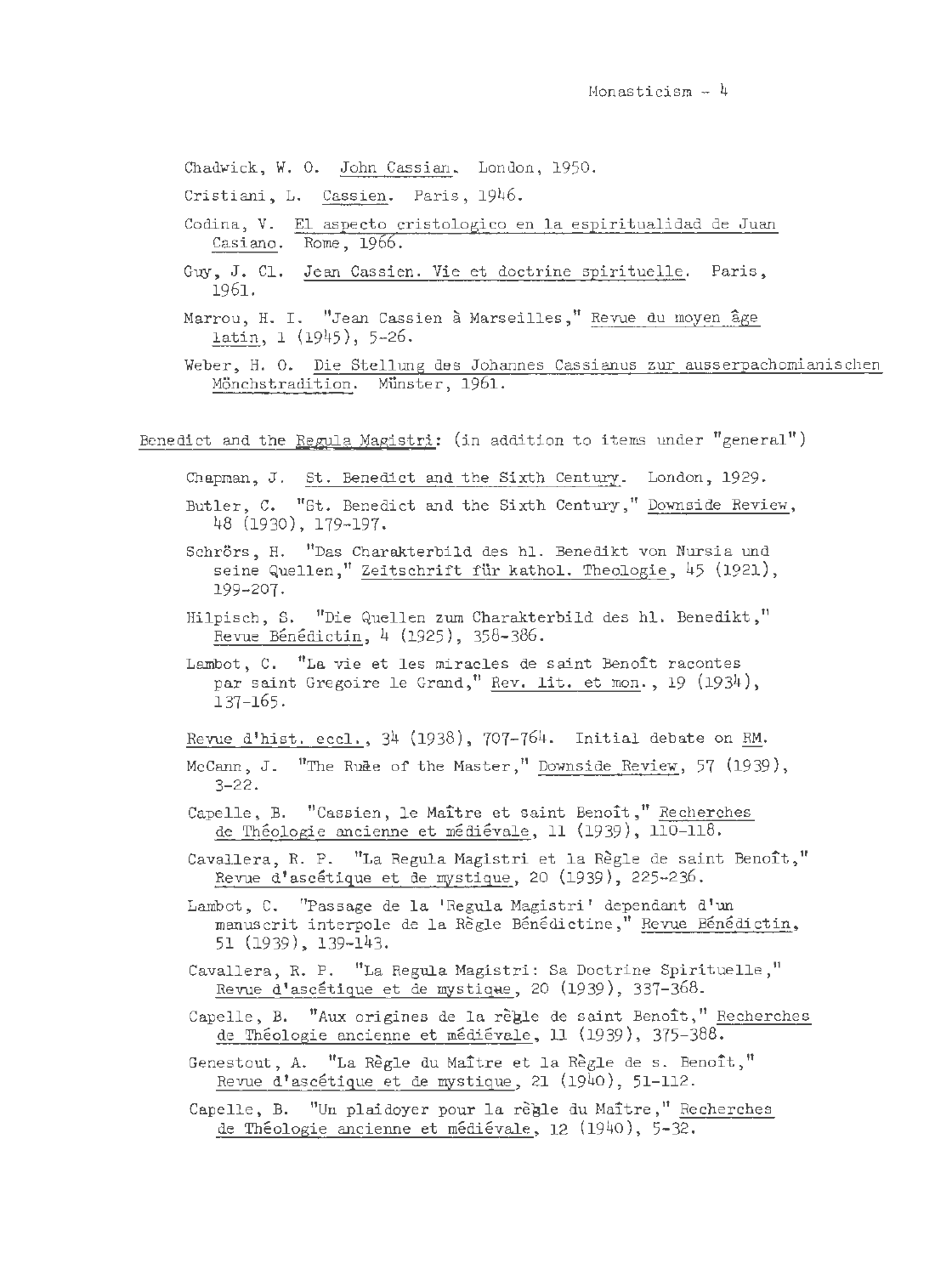- Perez de Urbel, J. "El Maestro, San Bento y Juan Biclarense," Hispania, l (1940), 7-42.
- McCann, J. "The Master's Rule Again," Downside Review, 58 (1940), 150-159~
- Perez de Urbel, J. "El Maestro, San Bento y Juan Biclarense," Hispania, 2 (1941), 3-52.
- Lambert, J. "Autour de la Regle du Maitre," Revue Mabillon, 32  $(1942), 21-79.$
- Alamo, M. "Nouveaux éclaircissements sur le Maître et sant Benoît," Revue d'histoire ecclesiastique, 38 (1942), 332-360.

Vanderhoven, H. "Saint Benoît a-t-il connu la Rèble du Maître?" Revue d'hist. eccl., 40 (1944-45), 176-187.

Weber, R. "Interpolation ou omission? A propos de la Regle de saint Benoît et de celle du Maître," Revue des études latines, 23 (1945}, 119-134.

Capelle, B. "Le Maître antérieur à saint Benoît?" Revue d'hist. eccl., 41 (1946),  $66-75.$ 

Vanderhoven, H. "Les plus anciens manuscrits de la Règle du Maître, un texte déjà interpolé," Scriptorium, l  $(1946/7)$ , 193-212.

- Genestout, A. "Le plus ancien témoin manuscrit de la Règle du Maître, le Parisinus latin 12634," Scriptorium 1 (1946/47), 129-142.
- Genestout, A. "Unité de composition de la Règle de saint Benoît et de la Regle du Maitre, d 1 apres leur maniere d' introduire les citations de l'Écriture," Studia anselmiana, 18-19 (1947), 227-272.
- Weber, R. "Le chapitre des portiers dans la Règle de saint Benoît et dans celle du Maître," Mélanges Bénédictins (1947), 203-233.
- Leclercq, J. "Autour d'un manuscrit de la Règle du Maître," Revue Bénédictin, 57  $(1947)$ , 210-212.

Masai, F. "La Règle de saint Benoît et la Regula Magistri," Latomus, 6 (1947), 207-229.

Renner, F. "Textschichten und Erstehungsphasen der Benediktusregel. Die Magisterregel im Kreuzwerhör," Benedictus-Weihegabe (1947), 397-474.

- Toribios Ramos, A. "San Bento posterior ao Magister?" Mensageiro de San Bento, 17 (1948), 52-58.
- Cavallera, F. "Où en est la question de la Règle du Maître et de ses rapports avec la Règle de saint Benoît?" Revue d'ascét. et de myst., 24 (1948), 72-79.
- Weber, R. "Nouveaux arguments pour l'antèriorité du Maître?" Recherches de Théol. ancienne et médiévale, 15 (1948), 18-26.
- Cappuyns, M. "L 1 auteur de la Regula Magistri: Cassiodore," Recherches de Theol. ancienne et medievale, 15 (1948), 209-268.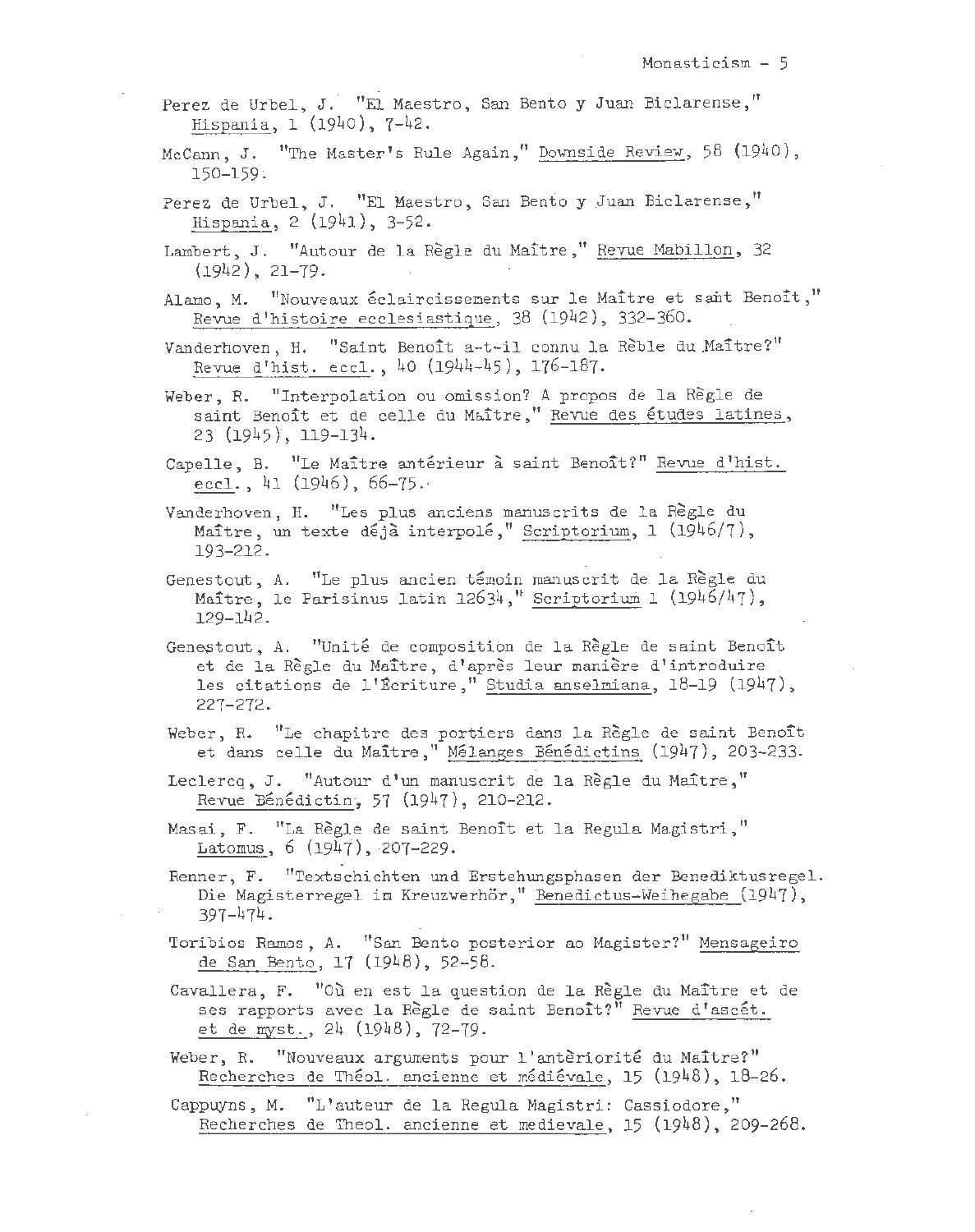McCann, J. in Ampleforth Journal (1950) .

- Blanchard, P. "La Règle du Maître et la Règle de Saint Benoît," Revue benedictin, 60 (1950), 25-64.
- Hastings, A. "St. Benedict and the Eremetical Life," Downside Review, 68 (1950), 191-211.
- Paringer, B. "Le manuscrit de Saint-Gall 914 represente-t-il le latin original de la Règle de S. Benoît?" Revue bénédictin, 61 (1951), 81-140.
- Steidle, B. "Dominici schola servitii. Zum Verständnis des Prologes der Regel St. Benedikts," Benedikt. Monatschr., 28 (1952), 397-406.
- McCann, J., ed. & transl. The Rule of Saint Benedict. London, 1952.
- Franceschini, E. "La questione della Regola di S. Benedetto," Aevum, 30 (1956), 213-238.
- Leclercq, J. "Regula magistri et Règle de S. Benoît," Revue d'ascetique et de mystique, 33 (1957), 101-105.
- Steidle, B., ed. Commentationes in Regulam S. Benedicti. Rome, 1957.
- Franceschini, E. "La questione della Regola di S. Benedetto," Il monachesimo . . . . Spoleto, 1957, 221-256.
- Franceschini, E. Review of A. Mundò, 'L'authenticité de la Regula Sancti Benedicti,' Aevum, 31 (1957), 382-385.
- Penco, G., ed. Regula S. Benedicti. Florence, 1958.
- Schmitz, P. La Règle de S. Benoît. 2nd ed. Maredsous, 1958.
- Corbett, P. B. The Latin of the 'Regula Magistri' with Particular Reference to its Colloquial Aspects. Louvain, 1958.
- Llopart, E. M. Review of G. Penco's edition of S. Benedicti Regula, Studia monastica, l (1959), 233-245.
- Steidle, B., ed. Regula Magistri. Regula Benedicti. Rome, 1959. Collection of important articles.
- Zimmermann, O. "An Unsolved Problem: The Rule of Saint Benedict and the Rule of the Master," American Benedictine Review, 10 (1959), 86-106.
- McCarthy, M. C. The Rule for Nuns of St. Caesarius of Arles. Washington, 1960.
- Hanslik, R., ed. Regula Benedicti. Vienna, 1960.
- De Vogüé, A. "Lacunes et erreurs dans la section liturgique de la 'Regula Magistri'," Revue bénédictin, 70 (1960), 410-413.
- Mundò, A. "La nouvelle édition critique de la Règle de saint Benoît," Revue bénédictin, 71 (1961), 381-399.
- De Vogüé, A. "Le rituel monastique chez saint Benoît et chez le Maître," Revue bénédictin, 71 (1961), 233-264.
- De Vogüé, A. La communauté et l'abbé dans la Règle de saint Benoit. Bruges, 1961.

Vanderhoven, H., ed. La Règle du Maître. Bruxelles, 1953.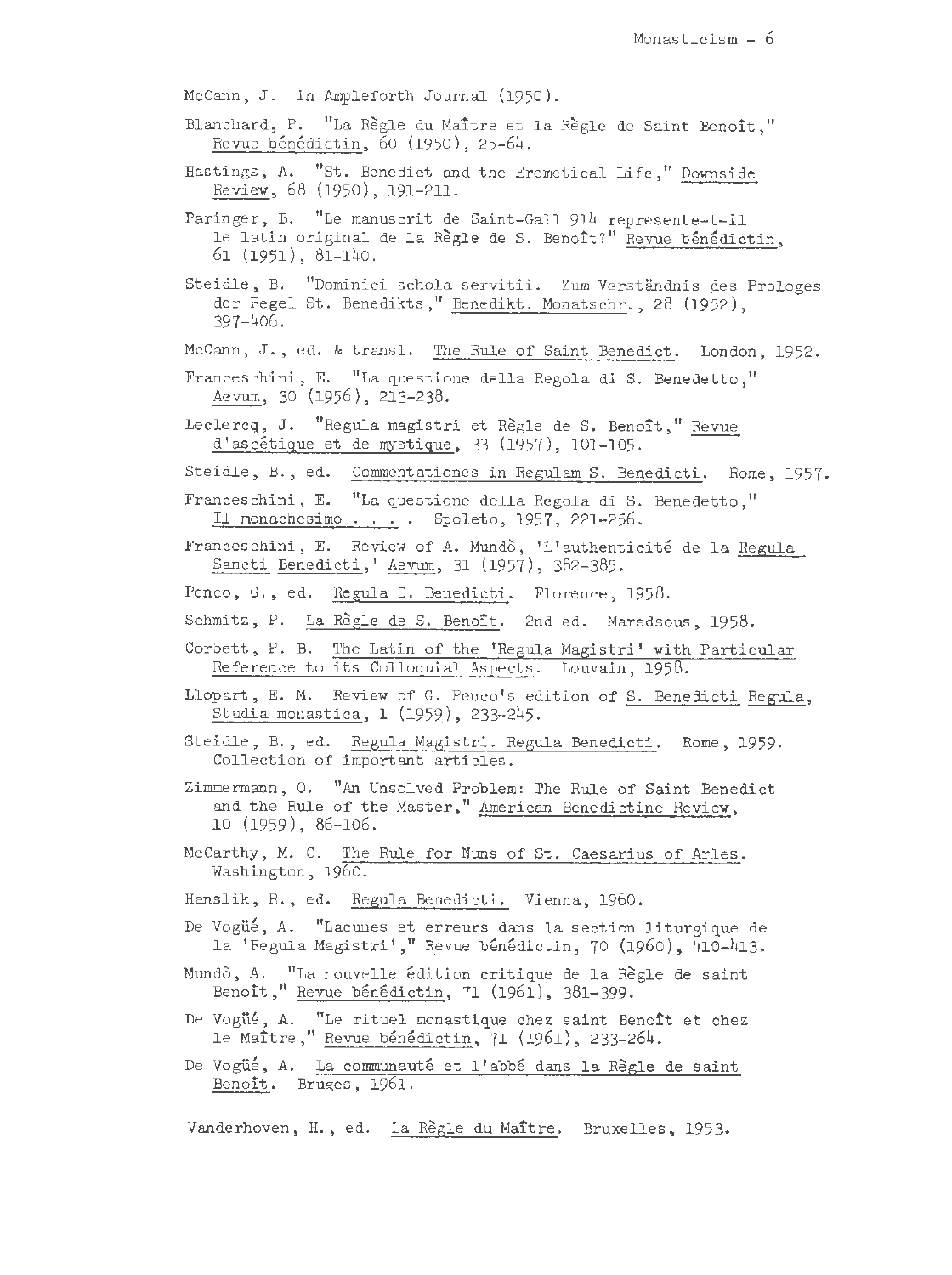- Manning, E. "La controverse: Regula Magistri Regula sancti Benedicti," Collectanea Ord. Cist. reform. 24 (1962), 159-169.
- Manning, E. "Le Maître peut-il dépendre de saint Benoît?" Revue d'ascet. et de mystique, 38 (1962), 3-30.
- De Angelis, V. "Il problema della 'Benedicti Regula'," Istituto magistrale statale 'Giovanangelo Braschi' Subiaco, Annuario,  $1$  (1962-63), 38-53.

Steidle, B., ed. Die Benediktusregel. Beuron, 1963.

Knowles, D. Great Historical Enterprises. London, 1963, 135-195.

- Masai, F. Review of Hanslik's edition of S. Benedicti Regula, Latomus, 22 (1963), 303-307.
- De Vogüé, A. "Un nouvel instrument pour l'étude de la Regula Magistri," Revue bénédictin, 73 (1963), 311-314.
- De Vogüé, A., ed. La Règle du Maître. Introduction, text, translation, and notes. Vols. I-III. Paris, 1964-65.
- De Vogüé, A. "L'origine du pouvoir des abbés selon la Règle du Maitre," Vie Spirit., Supplem., 17 (1964), 321-326.

Cappuyns, M. Lexique de la Regula Magistri. Steenbrug, 1964.

- Manning, E. "La Règle de S. Benoît d'après les manuscrits cisterciens et quelques problemes de traduction," Collectanea Ord. Cist. reform. , 26 (1964), 231-235.
- De Vogue, A. "Travail et alimentation dens les Règles de saint Benoît et du Maître," Revue bénédictin, 71 (1964), 242-251.
- De Vogüé, .A. "La Règle du Maître et les Dialogues de saint Grégoire," Revue d'hist. ecclés., 61 (1966), 44-76.
- Manning, E. "Observations sur la présence de la 'Regula Magistri' à Subiaco," Recherches de Théologie ancienne et médiévale,  $33(1966), 338-341.$
- Masai, F. "Le ch. xxxi de S. Benoît et sa source, la 2<sup>e</sup> édition de la 'Regula Magistri', " »Studi e Materiali di Storia delle Religioni, 38 (1967), 350-395.
- Garriga, P. <sup>"</sup>Subiaco i Montecassino en la redacció de la Regla de Sant Benet," Studia monastica, 9 (1967), 257-273.
- De Vogüé, A. "Scholies sur la Règle du Maître," Revue d'ascétique et de mystique, 44 (1968), 121-160, 261-292.
- De Vogüé, A. "Sub Regula vel Abbate. Etude sur la signification theologique des regles monastiques anciennes," Collect. Cisterc. , ·33 (1971), 2)9-241.
- Jaspert, B. "Regula Magistri-Regula Benedicti. Bibliographie ihrer Erforschung 1938-1970," Studia monastica, 13  $(1971)$ , 129-171.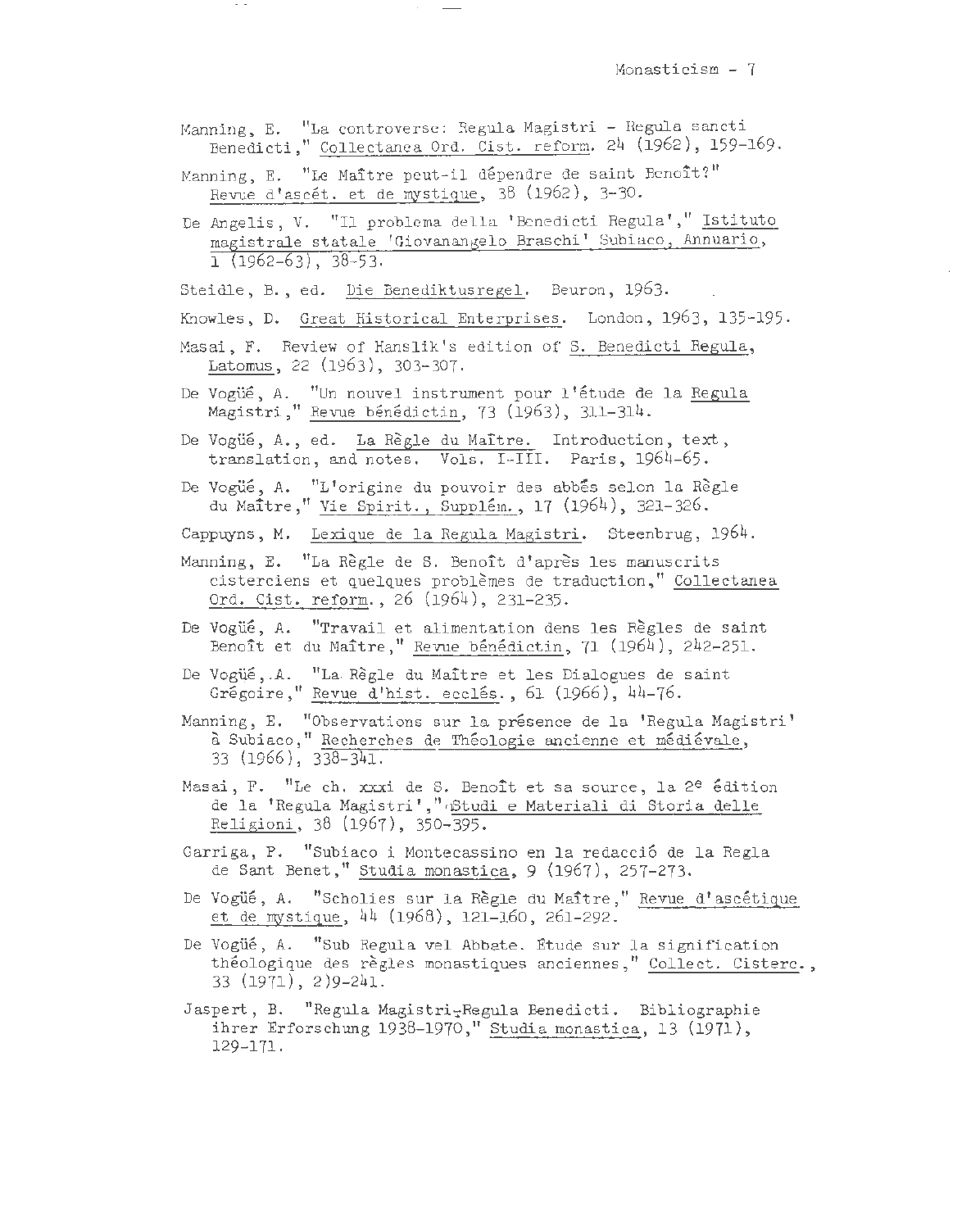Irish and English Monasticism:

Blanke, F. St. Columbanus. 1940.

Gougaud, L. Christianity in Celtic Lands. London, 1932 .

Gougaud, L. Gaelic Pioneers of Christianity. The Work and Influence of Irish Monks and Saints in Continental Europe. Dublin, 1923.

- Ryan, J. Irish Monasticism. Dublin, 1931.
- Meissner, J. L. The Celtic Church in England after the Synod of Whitby. London, 1929.
- Crawford, S. J. Anglo-Saxon influence on Western Christendom, 600-800. Oxford, 1933.
- Knowles, D. The Monastic Order in England. 2nd ed. Cambridge, 1963.
- Levison, W. H. England and the Continent in the Eighth Century. Oxford, 1946 .
- Symons, Th. "Some notes on English Monastic Origins," Downside Review, 80 (1962), 55-69.

Bieler, L. Ireland, Harbinger of the Middle Ages. London, 1963.

Western Monasticism, 600-800:

- McLaughlin, T. P. Le très ancien droit monastique de l'occident. Paris, 1935.
- Heiming, 0. "Zum monastichen Offizium von Kassianus bus Kolumbanus , " Archiv. für Liturgiewissensch., 7 (1961), 89-156.

Carolingian Monasticism:

- Dulcy, S. La règle de Saint Benoît d'Aniane et la réforme monastique à l'époque Carolingienne. Nimes, 1935.
- Williams , W. "St. Benedict of Aniane," Downside Review , 54 (1936), 357-374 .
- Schroll, M.A. Benedictine Monasticism as Reflected in the Warnefrid-Hildemar Commentaries on the Rule. New York, 1941.

Hughes, K. The Church in Early Irish Society. Ithaca, 1966.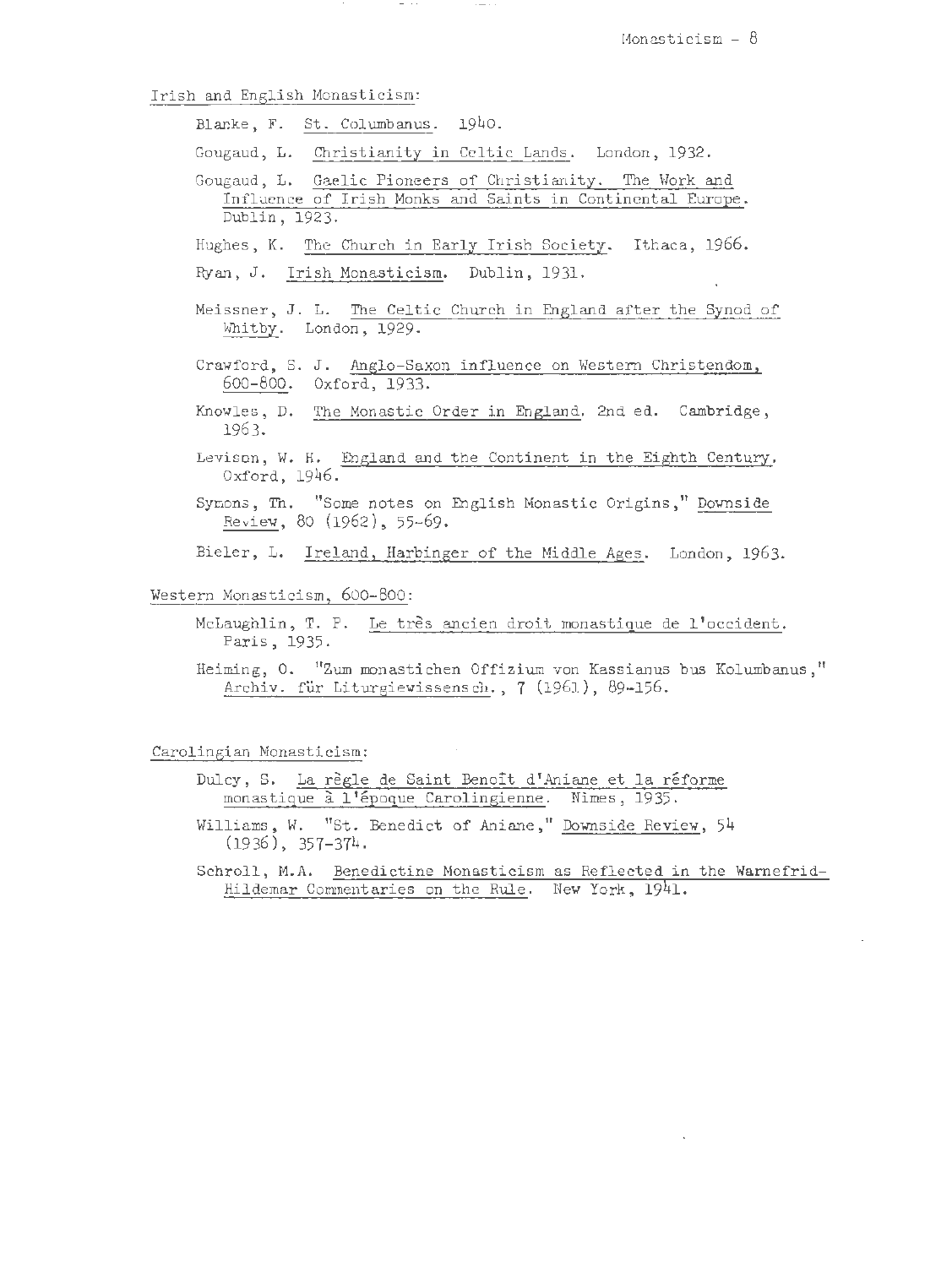#### Cluny and Related Matters:

Millenaire de Cluny. Macon, 1910.

 $\sim$   $\sim$ 

- <sup>~</sup>Cluny. Congres scientifique. Dijon, 1950.
- Spiritualita cluniacense. Convegni del Centro di Studi sulla spiritualità medievale. Vol. II. Todi, 1960.
- Berlière, U. "L'Étude des Réformes monastiques des X<sup>e</sup> et XI<sup>e</sup> siècles," Bulletin de l'Academie Royale de Belgique (Lettres), 18 (1932), 137-156 .
- Berthelier, S. "L'expansion de l'Ordre de Cluny et ses rapports avec l'histoire politique et économique du XII<sup>e</sup> siècle, Revue archéologique, 11 (1938), 319-326.
- Besse, J. "L'Ordre de Cluny et son gouvernement," Revue Mabillon (1905), 5ff, 97ff, l77ff; (1906), lff.
- Cowdrey, H. E. J. The Cluniacs and the Gregorian Reform. Oxford, 1970.
- Evans, J. Monastic Life at Cluny (910-1157) . Oxford, 1931.
- Evans, J. Romanesque Architecture of the Order of Cluny. Cambridge, 1938.
- Chagny, A. Cluny et son empire. Lyon, 1949.
- Chaumont, L. Histoire de Cluny depuis les origines jusqu'a la ruine de l'abbaye. Paris, 1911.
- Chauply, H. Histoire de l'abbaye de Cluny. Paris, 1930.
- Graham, R. "Life at Cluny in the Eleventh Century," in English Ecclesiastical Studies. London, 1929.
- Hallinger, K. Gorze-Kluny. 2 vols. Rome, 1950.
- Hallinger, K. "Zur geistigen Welt der Anfänge Klunys," Deutsches Archiv Erforsch. Mittelalter, 10 (1953/54), 417-445 .
- Hourlier, J. Saint Odilon, Abbe de Cluny. 1965.
- Lemarignier, J. F. Les privileges d ' exemption ... des abbayes normandes. 1937.
- Lemarignier, J. F. "Études sur les privilèges d'exemption de jurisdiction ecclésiastique," Archives de la France monastique 44 (1937)
- Lemarignier., J. F. "L'exemption monastique et 1es origines de la réforme grégorienne," à Cluny (Dijon, 1950), 288-334.
- Lemarignier, J. F. "Structures monastiques et structures politiques dans la France de la fin du  $X^e$  et des débuts du  $XI^e$  siècle," Il monachesimo nell <sup>1</sup> alto Medioevo (Spoleto, 1957), 357-400. Translated revision published ih F. L. Cheyette, Lordship and Community in Medieval Europe (New York, 1968), 100-127.
- Letonnelier, G. "L'Abbaye de Cluny et le privilege de l'exemption," in Millénaire de Cluny (Macon, 1910), 247-263. Surpassed by the work of Lemarignier.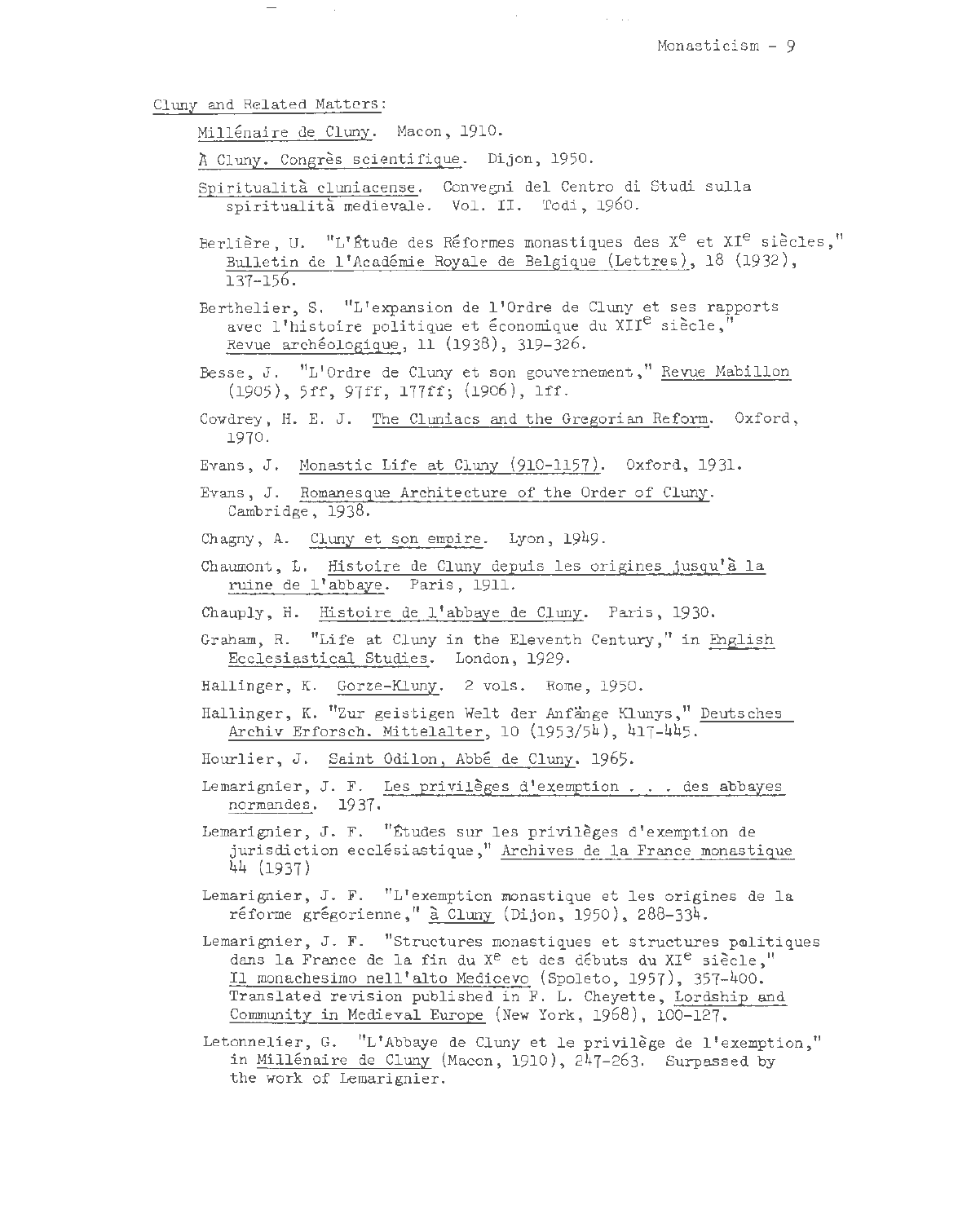Sackur, E. Der Cluniazenser in ihrer kirchlichen und allegemeingeschichtlichen Wirksamkeit bis zur Mitte des elften Jhs. 2 vols. Halle, 1892-4.

Schreiber, G. Kurie und Kloster im 12. Jh. 2 vols. Stuttgart, 1910.

 $\sim$  100  $\pm$  100  $\pm$ 

Schreiber, G. "Kluny und die Eigenkirche, zur Würdigung der Traditionsnotizen des hochmittelalterlichen Frankreich," Archiv fur Urkundenforschung, 17 (1942), 358-418.

 $\mathcal{L}_{\mathcal{A}}$  , and  $\mathcal{L}_{\mathcal{A}}$  , and  $\mathcal{L}_{\mathcal{A}}$  , and  $\mathcal{L}_{\mathcal{A}}$  , and  $\mathcal{L}_{\mathcal{A}}$ 

- Smith, L. M. 'The Early History of the Monastery of Cluny. London, 1920.
- Smith, L. M. Cluny in the Eleventh and Twelfth Centuries. London, 1930.
- Valous, Guy de. Le domaine de l'abbaye de Cluny aux  $X^e$  et  $XI^e$ siècles. Paris, 1923. To be used with caution.
- Valous, Guy de. Le monachisme clunisien des origines au XV<sup>e</sup> siècle. Ligugé, 1935. To be used with caution.
- White, Hayden V. "Pontius of Cluny, the Curia Romana and the End of Gregorianism in Rome," Church History,  $27$   $(1958)$ , 195-219.
- Wollasch, J. Cluny im 10. und 11. Jahrhundert. Göttingen, 1967.
- Brackmann, A. Zur politischen Bedeutung der kluniazensischen Bewegung. Darmstadt, 1955 .
- Tellenbach, G. Neue Forschungen über Cluny und die Cluniacenser. Freiburg, 1959.
- Hirsch, H. "The Constitutional History of the Reformed Monasteries During the Investiture Contest," in G. Barraclough, Mediaeval Germany, 911-1250, vol . II (Oxford, 1948), 131-173.
- Knowles, D. "The Growth of Exemption, " Downside Review, 50 (1932), 201-231; 396-436.
- Constable, G. Monastic Tithes from their Origins to the Twelfth Century. Cambridge, 1964 .

## Canons:

- Mellet, M. L'itinéraire et l'idéal monastique de S. Augustin. Paris, 1934.
- Merlin, S. Augustin et la vie monastigue. Albi, 1934.
- Lambot, D. C. "S. Augustin a-t-il rédigé la règle pour moines qui porte son nom?" Revue bénédictin, 52 (1941), 42-60.
- Dereine, C. "Vie commune, règle de S. Augustin et chanoines réguliers au XI<sup>e</sup> siècle," Revue d'histoire ecclésiastique, 41 (1946), 399 ff.
- Dereine, C. "Enquête sur la règle de Saint Augustin," Scriptorium, 2 (1947/8), 28-36.
- Dickinson, J. The Origins of the Austin Canons and Their Introduction into England. London, 1950.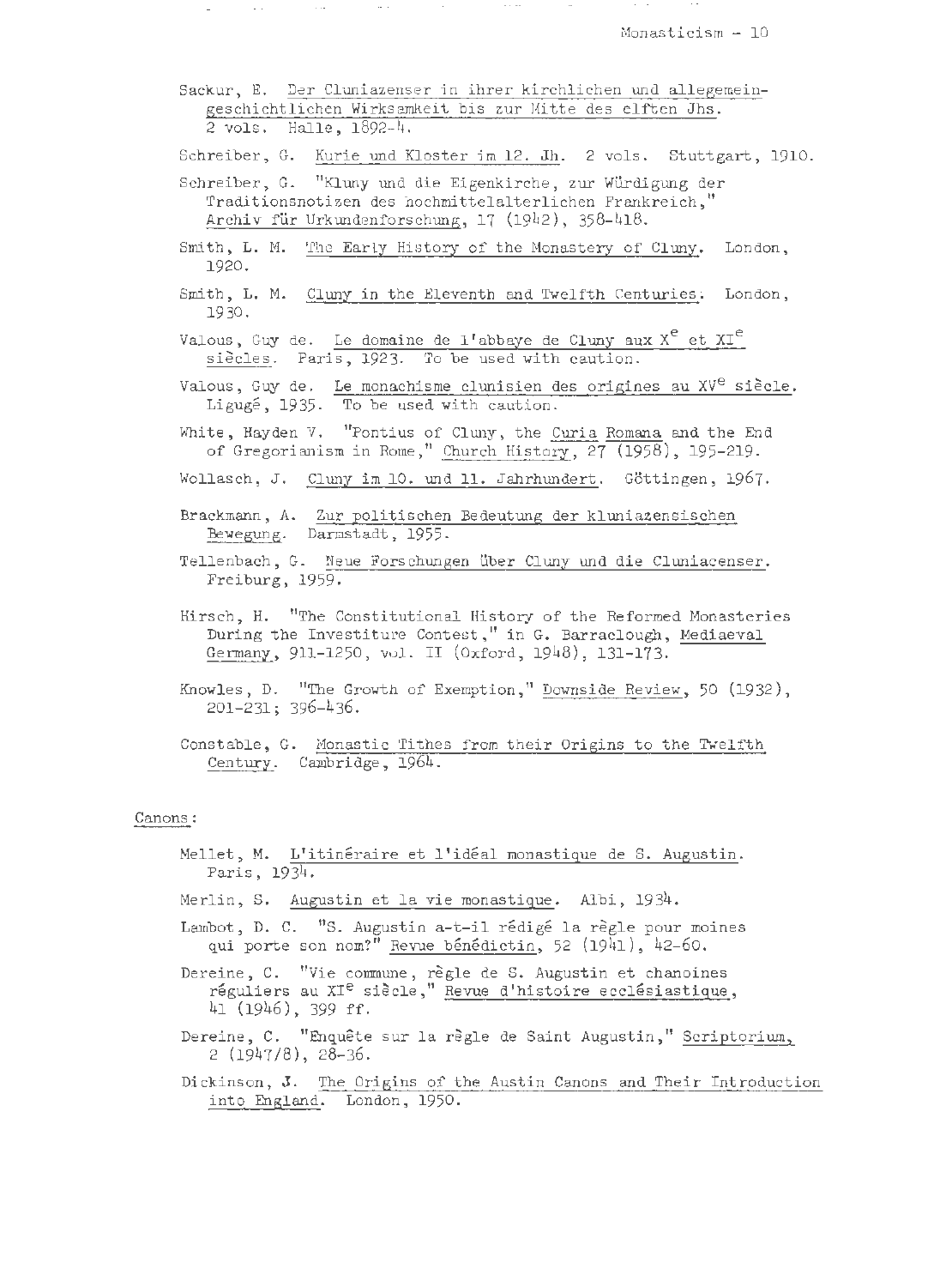El eventh-Century Monasticism:

- L'eremitismo in occidente nei secoli XI e XII; atti della seconda Settimana internazionale di studio Mendola. Milan, 1965.
- Tarani, F. L'ordine vallombrosano. Florecne, 1921.
- Sala, T. Dizionario storico biografico di scrittori, letterati ed artisti dell' ordine di Vallombrosa. Florence, 1929.
- Blum, O. J. St. Peter Damian: His Teaching on the Spiritual Life. Washington, 1947.
- LaVarende. L'abbaye du Bec-Hellouin. Paris, 1951.
- ~lie, H. Les ~ditions des statuts de l'ordre chartreux. Lausanne, 1943 ..
- Thompson, E. M. The Carthusian Order in England. London, 1930.

#### Cistercians:

- Boyd, C. Cistercian Nunnery in Medieval Italy. Cambridge, 1943.
- Knowles. Cistercians and Cluniacs. London, 1955.
- Leclercq, J. Pierre le Venerable. Wandrille, 1946.
- Leclercq, J. The Love of Learning and the Desire for God. New York, 1961.
- Lefevre, J. A. "Le vrai récit des origines de Cîteaux est-il l'Exordium parvum?" Le Moyen Age, 61 (1955), 79-120, 329-361.
- Lefevre, J. A. "Que savons-nous du Citeaux primitif?" Revue  $d'$ histoire ecclésiastique, 51 (1956), 5-41.
- Lefevre, J. A. "S. Robert de Molesme dans l 'opinion monastique du XII<sup>e</sup> et du XIII<sup>e</sup> siècle, "Analecta Bollandiana, 74 (1956). 50-83.
- Lekai, L. J. The White Monks. 1953.

 $\mathcal{L}^{\mathcal{L}}$  , and  $\mathcal{L}^{\mathcal{L}}$  , and  $\mathcal{L}^{\mathcal{L}}$  , and  $\mathcal{L}^{\mathcal{L}}$ 

- Mahn, J. B. L'Ordre cistercien et son gouvernement. Paris, 1945.
- Wilmart, A. "Un riposte de l'ancien monachisme," Revue bénédictin, 46 (1934), 296-344.
- Bucher, F. "Cistercian Architectural Purism," Comparative Studies in Society and History, 3 (1960), 89-105.

Premonstratensians:

 $\mathcal{L}_{\mathbf{z}}$  , and  $\mathcal{L}_{\mathbf{z}}$  , and

- Lefêvre, P. F. L'ordinaire de Prémontré d'après les manuscrits du XII<sup>e</sup> et du XIII<sup>e</sup> siècle. 1941.
- Colvin, H. M. The White Canons in England. 1951.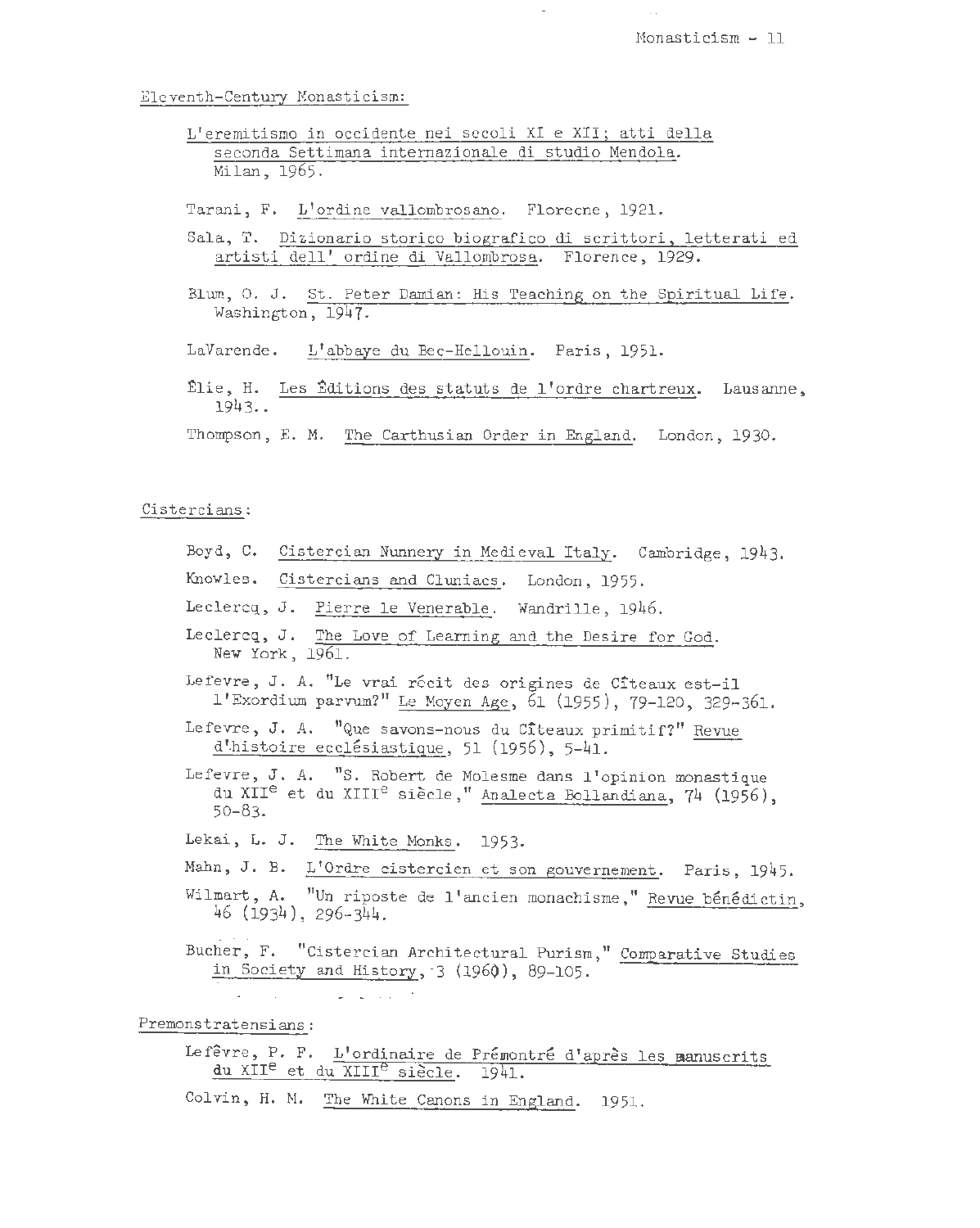Orlandis, Jose, Notas sobre la "oblatio puerorum" en los siglos XI y XII," Annuario de historia del derecho espafiol 31(1961): 163-73.

Hallinger, Kassius, "Woher kommen die Laienbrüder?" Analecta cisterciensia 12(1956): 1-104.

G. Life and Activities:

Gougaud, Louis. Anciennes coutumes claustrales. Liguge, 1930.

Dimier, Marie-Anselme, "Observances monastiques," Analecta cisterciensia 11(1955): 149-98.

Dubois, Jacques, "La vie des moines dans les prieurés du moyen âge," Lettre de Liguge 1969. 1(no. 133): 10-33.

Rousselle, Aline, "Abstinence et continence dans les monasteres de Gaule méridionele à la fin de l'anatiquité et au début du moyen age. Etude d'un regime alimentaire et de sa fonction," Hommage à André Dupont (1897-1972). Montpellier, 1974. Pp. 239-54.

Shepherd, Massey H., Jr. "The Development of Monastic Worship," The Anglican Theological Review 21(1939): 1-21.

Leclercq, Jean, "Culte liturgique et prière intime dans monachisme au moyen age," La Maison-Dieu 69(1962): 39-55.

Dekkers, Eligius, "Les anciens moines cultivaient-ils la liturgie?" Vom christilichen Mvsterium. Gesammelte Arbeiten zum **Von Christiichen Aysterium.** Gesammelde Albelden zum Gedächtnis von Odo Casel CSB<br>Düsseldorf, 1951. Pp. 97-114.

Veilleux, Armand. La liturgie dans le cénobitisme pachômien au guatrieme siecle. Rome, 1968.

Marx, Michael. Incessant Prayer in Ancient Monastic Liturgy. Rome, 1946.

Hausherr, Irénee, "Opus Dei," <u>Monastic Studies</u> 11(1975): 181-204. 4. Reference:<br>A. Bibliograp

Bibliographies:

Revue d'histoire ecclésiastique. Louvain, 1900ff. This classified bibliography covers the whole range of church history. Secondary works on monasticism are mostly listed under "Histoire de l'asceticisme" (III, *3,* D) and "Histoire des corporations religieuses"  $(III, 4).$ 

Bulletin d'historire benedictine. Maredsous, 1907ff. Supplement to Revue Bénédictine. Seven volumes have appeared, of which<br>the last covers 1964-69. It now concentrates almost It now concentrates almost exclusively on the Benedictine order, but the early volumes cover pre- and non-Benedictine monasticism.

Bulletin d'histoire monastique. Ligugé, 1936-66. Supplement to the Revue Mabillon.

Bulletin de spiritualite monastigue. Scourmont, 1959ff. Supplement to Collectanea cisterciensia. One volume a year appeared until 1966; vol. 8 covers 1967-70.

Constable, Giles. Medieval Monasticism: A Select Bibliography. Toronto, 1976.

B. Journals:

Studia monastica. Montserrat, 1959ff. Studien und Mitteilungen zur Geschichte des Benediktinerordens und seiner Zweige. Brünn/Würzburg-Vienna/Salzburge/ Munich/[since 1967) Ottobeuron, 1880ff. The title has varied over the years. Revue bénédictine. Maredsous, 1884ff. Revue Mabillon. Paris-Ligugé, 1950ff. Benedictina. Rome, 1947ff. Cistercienser-chronik. Bregenz, 1889ff. Collectanea cisterciensia. Rome-Westmalle/Scourmont, 1934ff. Analecta cisterciensia. Rome, 1945ff.